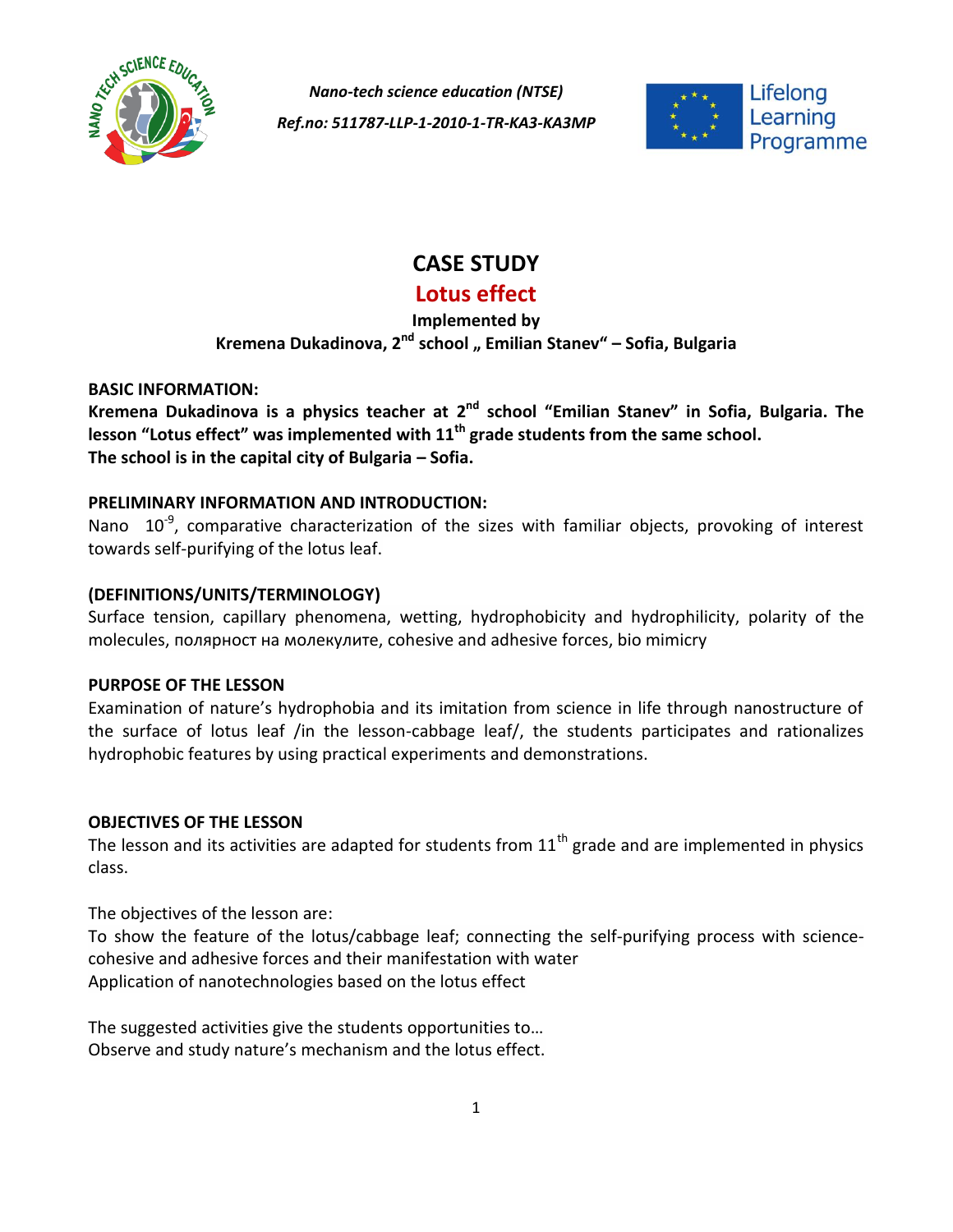

*Nano-tech science education (NTSE)*

*Ref.no: 511787-LLP-1-2010-1-TR-KA3-KA3MP*



Formation of drops depends on the surface tension and the surface impact on the shape of the drop; wetting is possible only on some /which?/ surfaces.

Understanding the mechanism of self-purifying and its connection with the surface tension. To understand bio mimicry and its use in nanotechnology.

## **RESULTS (THE STUDENTS LEARNED MORE ABOUT)**

The interaction between the constructive particles of water-surface; Surface tension, wetting, nano structure of surfaces with hydrophobic features; Bio mimicry- applications of nanotechnologies;

## **USED PROCEDURES FOR MANAGEMENT OF THE CLASROOM AND CLASS AND SEQUENCE OF THE LESSON DEVELOPMENT**

*1. video 1, 2*

- *2. science information from the Student guide*
- *3. presentation with video and video simulations*
- *4. discussion*

*5. experiments with leafs from cabbage, hazelnut, cauliflower, salad-and powdered with flour: selfpurifying* 

*6. experiments with glass plates-clean and processed with waterproof spray, household paper for*  baking and sheet of notebook paper-powdered with flour for observing hydrophobic and *hydrophilic surfaces /with water and oil/* 

*8. washing with soap- I depended on the students' experience and I explained the mechanism of the cleaning* 

*7. demonstration of wetting with water a pair of cotton gloves- the one processed with waterproof spray* 

## **USED RESOURCES**

<http://www.lotus-effect.de/index.php> [http://vbox7.com](http://vbox7.com/)

<http://www.youtube.com/>

And the links from the used literature from the lesson

http://wthielicke.gmxhome.de/bionik/pageengl/videos.htm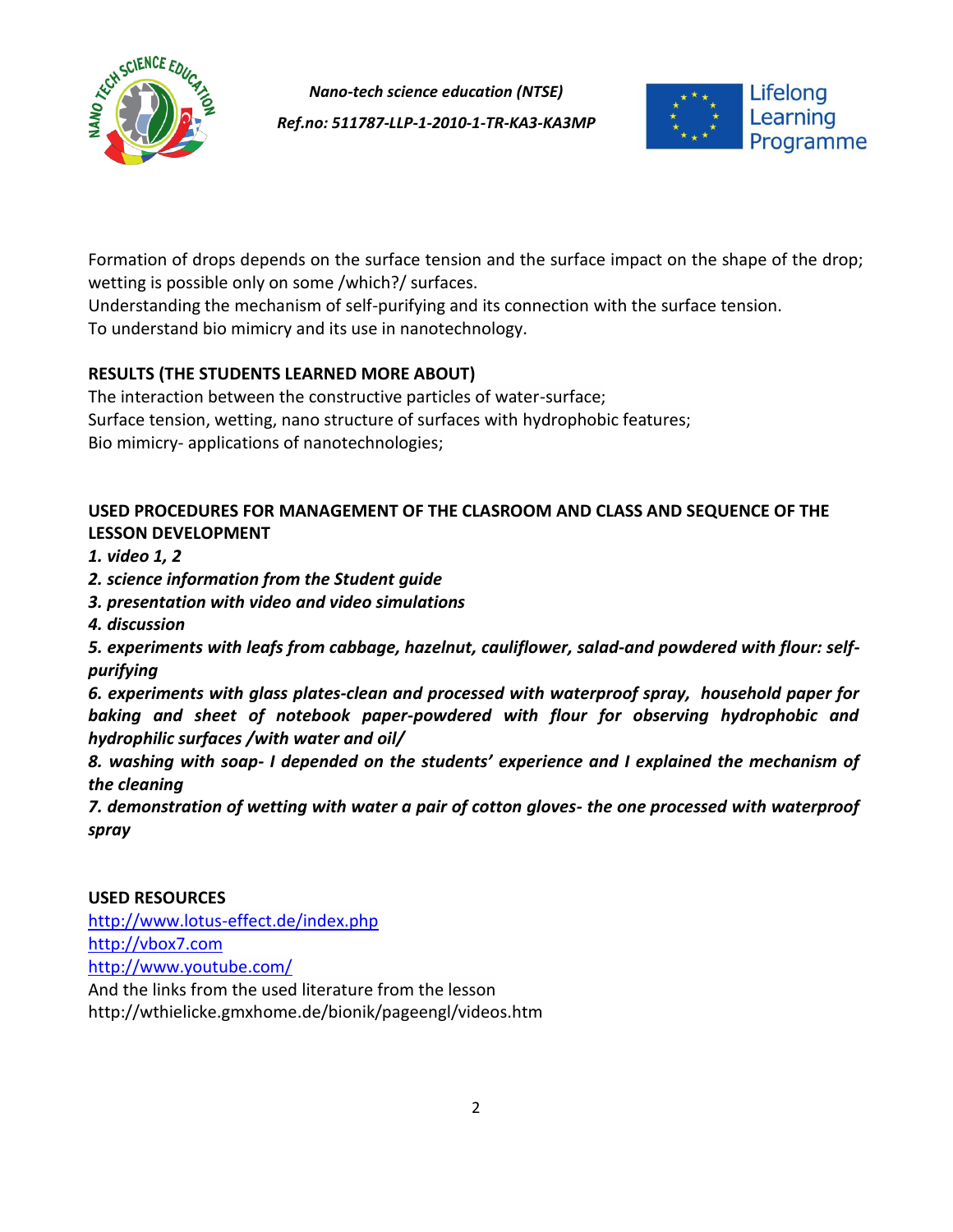

*Nano-tech science education (NTSE)*

*Ref.no: 511787-LLP-1-2010-1-TR-KA3-KA3MP*



#### **SHORT DESCRIPTION OF THE LEARNING PROCESS**

Because of the big amount of experiments, interest was awakened towards the observed occurrences.

#### **HOMEWORK SUGGESTIONS:**

Video <http://vbox7.com/play:fde50f32> and classification of the applications in the practice. According to them which is more significant-can they define?

#### **IMPACT ON THE STUDENTS:**

The lesson provoked interest towards the micro world through observation, experiment and analyses of the effect of the lotus leaf and some applications of the nanotechnologies.

#### **CONCLUSION:**

Both boys and girls are interested towards micro and nano world of the technology applications and of bio mimicry in the science education, especially in the explanations. But only one lesson is not sufficient for the course of education.

**RECCOMENDATION –** to be explained the dangers from the incorrect use and application of nanotechnology

**LINKS:** <http://vlab.ntse-nanotech.eu/NanoVirtualLab/> <http://ntse.ssai.valahia.ro/>

### **ADDITIONAL INFORMATION:**

On the preparation of the activity- I looked at the elaboration the lesson LOTUS EFFECT, which is part of the project/ of course after I've seen the provided ones- my English is not very good and from the two lessons in Bulgarian I decided that this one is more attractive and interesting for the kids. Because for the students is much more memorable the practical experience of the knowledge.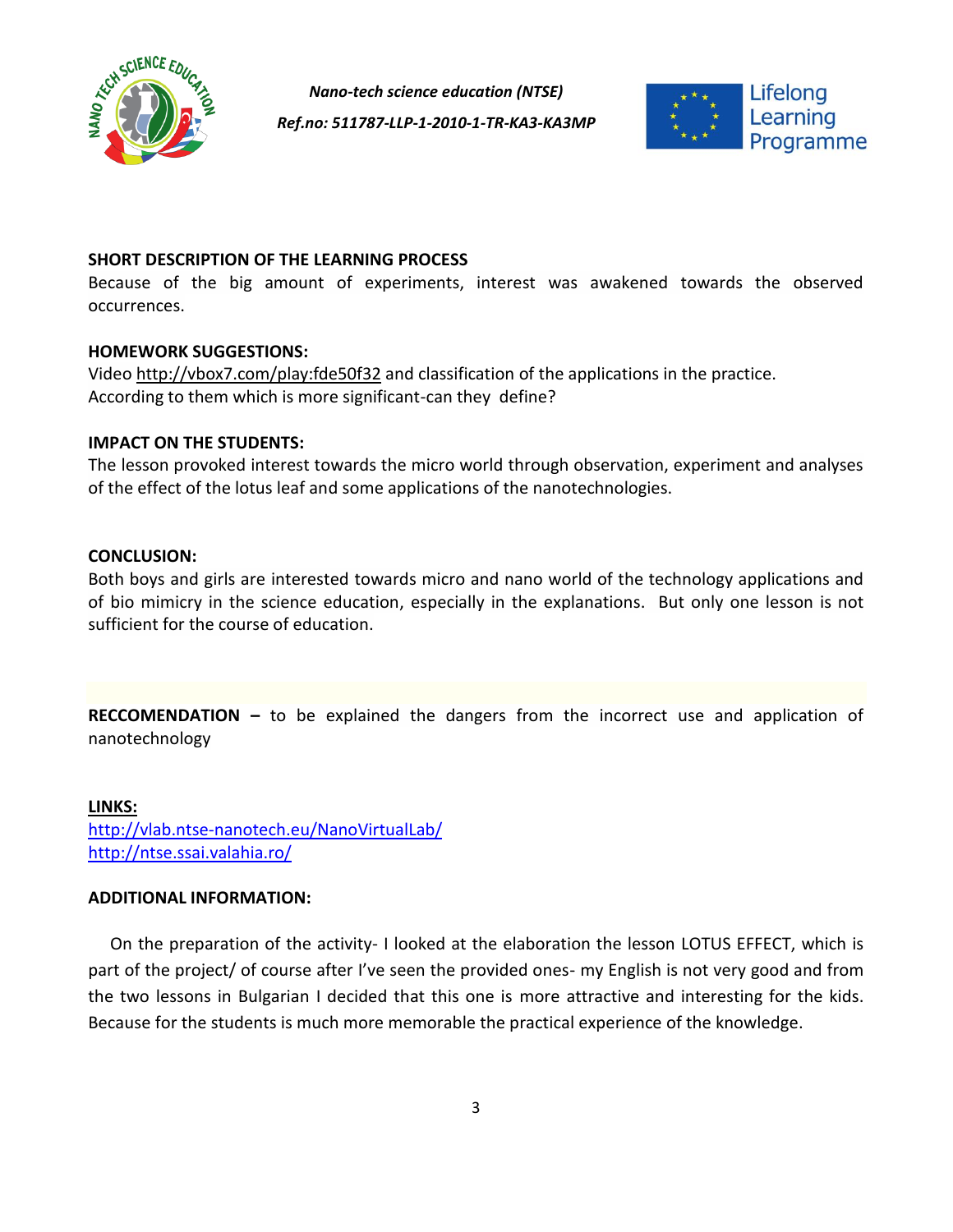

*Nano-tech science education (NTSE) Ref.no: 511787-LLP-1-2010-1-TR-KA3-KA3MP*



For the students I prepared text from 1 page, for awareness of the order  $10^{-9}$ m through comparing the scales of some everyday objects with the purpose to draw attention and to provoke interest towards modern science.

I practically viewed and tried on different sheets how to illustrate the effect and where the painting looks more attractive. It was hard for me to find fresh leaves- autumn time, fall of the leaves, little time to implement the lesson. As a result I chose leaves from white and red cabbage, broccolifor the effect and hazelnut leave and leaves from salad for natural surface, exhibiting hydrophilic properties.

I drew the attention of the students towards the dew-drops or after rain on leaves, grassesdifferent surfaces. I shortly explained about the lotus leave as ancient symbol of pureness and I put the problem-why does it purify itself? Could this occurrence be used for making our lives easier?

For demonstrations I prepared flour, spray-bottle with water, pair of cotton gloves-one of them was partly processed with waterproof spray, pan with water. I found in internet simulations of the self-purifying- I could download some.

Because of the fact that the students don't have the habit to observe and study the world around us, I prepared for every team, from three or four students, leaves with hydrophilic and hydrophobic features; white sheet of paper and notebook sheet; two glass plates– the one proceeded with waterproof spray; a glass with water and pipette. The purpose- lotus effect or how nanotechnology applies the perfect natural design in the physics lesson- through experiencing the knowledge "alive".

I relied on the students' experience for cleaning with soap and water and I simply explained technologically how it happens on nano level. I didn't explain which soaps are antibacterial.

During the lesson-interest towards the experiments; comments on the check of the gained human experience.

It was hard for me- good internet, the movie clips from the lesson can be used only online.

Probably it would be good if the nanotechnology lessons are implemented at the end of the science course-there will be more possibilities for making comments on the applications, based on the basic needed knowledge.